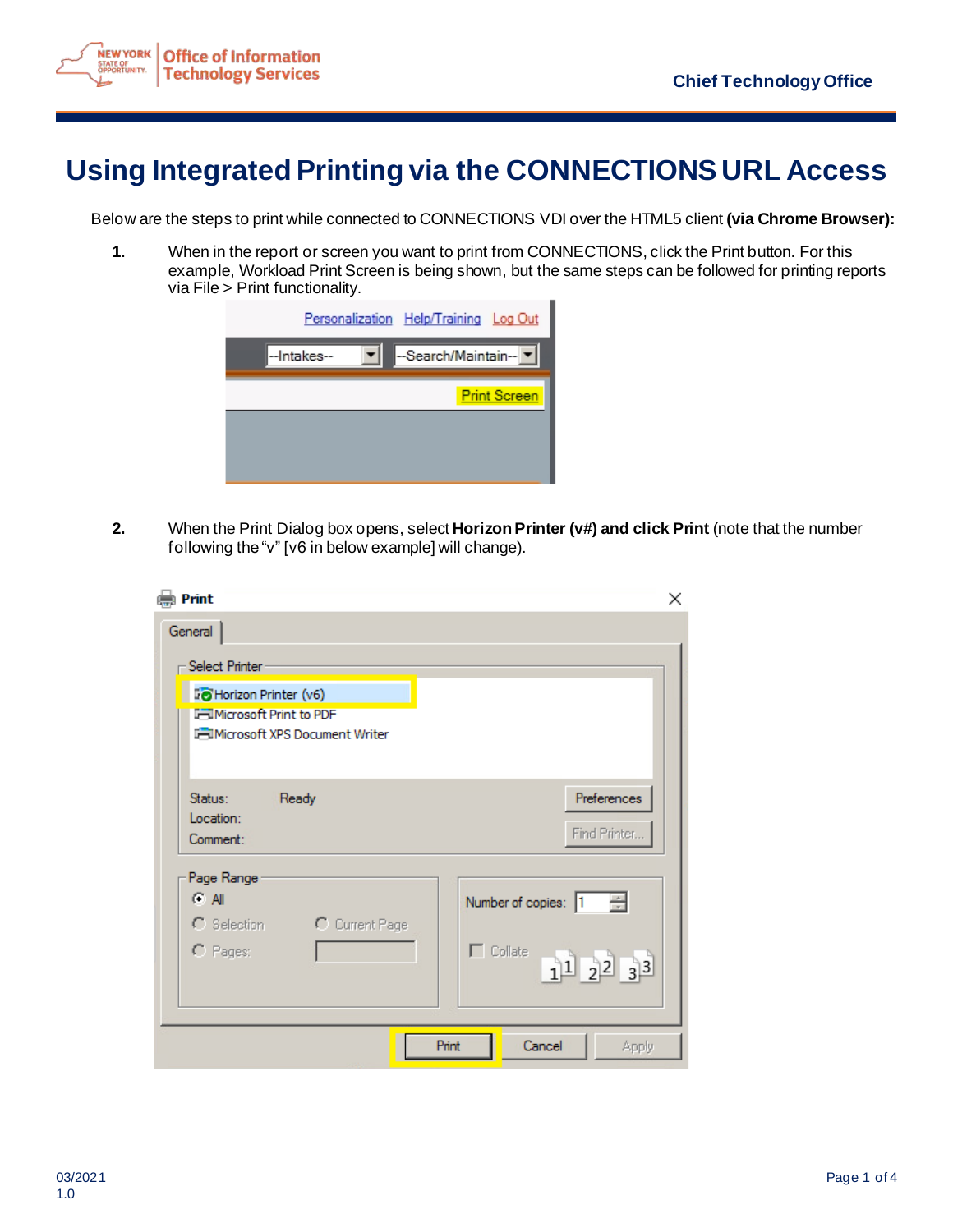

**3.** After you click Print, you will see a light blue box that says "Print Job is being Processed" (should quickly appear and then disappear) and then a new print dialog will open on your PC.

| В РИМО-СОЛНЕСТВОМ - Быба, Нера-<br>0<br>Office of Children<br>and Family Services<br>CONNECTIONS<br>諯<br><b>STATISTICS</b><br><b>CALL OR OT A DEAM</b><br>* Beach Maintain<br>CONNECTIONS Clinic to VOI Plus Period Sciencial<br>Port Scove                                                                                                                                                                                                                                                                                                                                                                                                                                                                                                                                                                                                                                                                                                                                                                                                                                                 | Print         | 1 sheet of paper    |
|---------------------------------------------------------------------------------------------------------------------------------------------------------------------------------------------------------------------------------------------------------------------------------------------------------------------------------------------------------------------------------------------------------------------------------------------------------------------------------------------------------------------------------------------------------------------------------------------------------------------------------------------------------------------------------------------------------------------------------------------------------------------------------------------------------------------------------------------------------------------------------------------------------------------------------------------------------------------------------------------------------------------------------------------------------------------------------------------|---------------|---------------------|
| $\odot$ =<br>My Workham   My Tortlow   My Uplands<br>oten E<br>Die Particular<br><b>The Hapter</b><br>  Rege   Type   Role   Regell3   <br>County   Zone   Agency   Start Colo<br>Case 1D<br>۰E                                                                                                                                                                                                                                                                                                                                                                                                                                                                                                                                                                                                                                                                                                                                                                                                                                                                                             | Destination   | Webex Document Load |
| $_{\rm 107}$<br>Thomas Stephan<br><b>ADD</b><br> em<br>10/17/200<br>01/09/2020<br><b>DO</b><br><b>CH</b><br>240 MARZIN<br>$\blacksquare$<br>00000000000<br>severo im<br><b>ADD</b><br>×.<br>10/17/2009<br>01/09/2020<br>$107$<br><b>Thomas Stephani</b><br><b>INT</b><br><b>PE</b><br>34440273<br>2411238 00<br>Joannano, Browly<br>$\mathbf{r}$<br>1700119<br>08/11/2010<br>07/15/2014<br>$\alpha$<br><b>INT</b><br><b>Hejer, Alexis &amp;</b><br><b>DRO</b><br>07/18/2014<br><b>CMX</b><br><b>INC</b><br>$\mathbf{H}$<br><b>SERVICE</b><br>11/30/3012<br>180<br>CMC<br>видан<br>07/15/2014<br>Regina, Virian<br>атимии<br><b>INT</b><br><b>ADD</b><br>$-10$<br>24542011<br><b>Brown, Shellard T</b><br><b>DAY</b><br><b>IN</b><br><b>PE</b><br>2700AM<br>24910733<br><b>DRO</b><br>08/03/2010<br>07/18/2014<br><b>CMX</b><br><b>Brown Shelters T</b><br>1491033 080<br>08/09/2010<br>07/18/2014<br><b>CMX</b><br><b>DAY</b><br><b>DO</b><br>3700AM<br><b>Gives, Januar</b><br>$\overline{1}$<br>$\mathbf{r}$<br>злими<br>2484401<br>EBD<br>10/20/2010<br>07/15/2014<br>case<br><b>DAY</b> | Pages         | All                 |
| <b>INC</b><br>8010201<br>covinizers.<br>CMC<br>27594332<br><b>SIZAINE</b><br><b><i><u>Danmin, Ingela</u></i></b><br><b>DAY</b><br><b>Inc</b><br>$\mathbf{r}$<br>Wism, John<br>1100100<br>2760029<br>$\mathbf{m}$<br>понан<br>03/09/2021<br>$\mathbf{m}$<br>ani<br>турного «Северного функция» объединые (сручение функция) (будежность                                                                                                                                                                                                                                                                                                                                                                                                                                                                                                                                                                                                                                                                                                                                                      | Copies        |                     |
|                                                                                                                                                                                                                                                                                                                                                                                                                                                                                                                                                                                                                                                                                                                                                                                                                                                                                                                                                                                                                                                                                             | Color         | Color               |
|                                                                                                                                                                                                                                                                                                                                                                                                                                                                                                                                                                                                                                                                                                                                                                                                                                                                                                                                                                                                                                                                                             | More settings | $\checkmark$        |
|                                                                                                                                                                                                                                                                                                                                                                                                                                                                                                                                                                                                                                                                                                                                                                                                                                                                                                                                                                                                                                                                                             |               |                     |
|                                                                                                                                                                                                                                                                                                                                                                                                                                                                                                                                                                                                                                                                                                                                                                                                                                                                                                                                                                                                                                                                                             |               |                     |
|                                                                                                                                                                                                                                                                                                                                                                                                                                                                                                                                                                                                                                                                                                                                                                                                                                                                                                                                                                                                                                                                                             |               |                     |
|                                                                                                                                                                                                                                                                                                                                                                                                                                                                                                                                                                                                                                                                                                                                                                                                                                                                                                                                                                                                                                                                                             |               |                     |
|                                                                                                                                                                                                                                                                                                                                                                                                                                                                                                                                                                                                                                                                                                                                                                                                                                                                                                                                                                                                                                                                                             |               | Print<br>Cancel     |

**4.** You can either click "Print" from this window, if the selected printer and settings are appropriate (note these will be your default printing settings, and cannot be changed from this window), OR, you can choose more printing options by selecting the "More settings" dropdown from this window.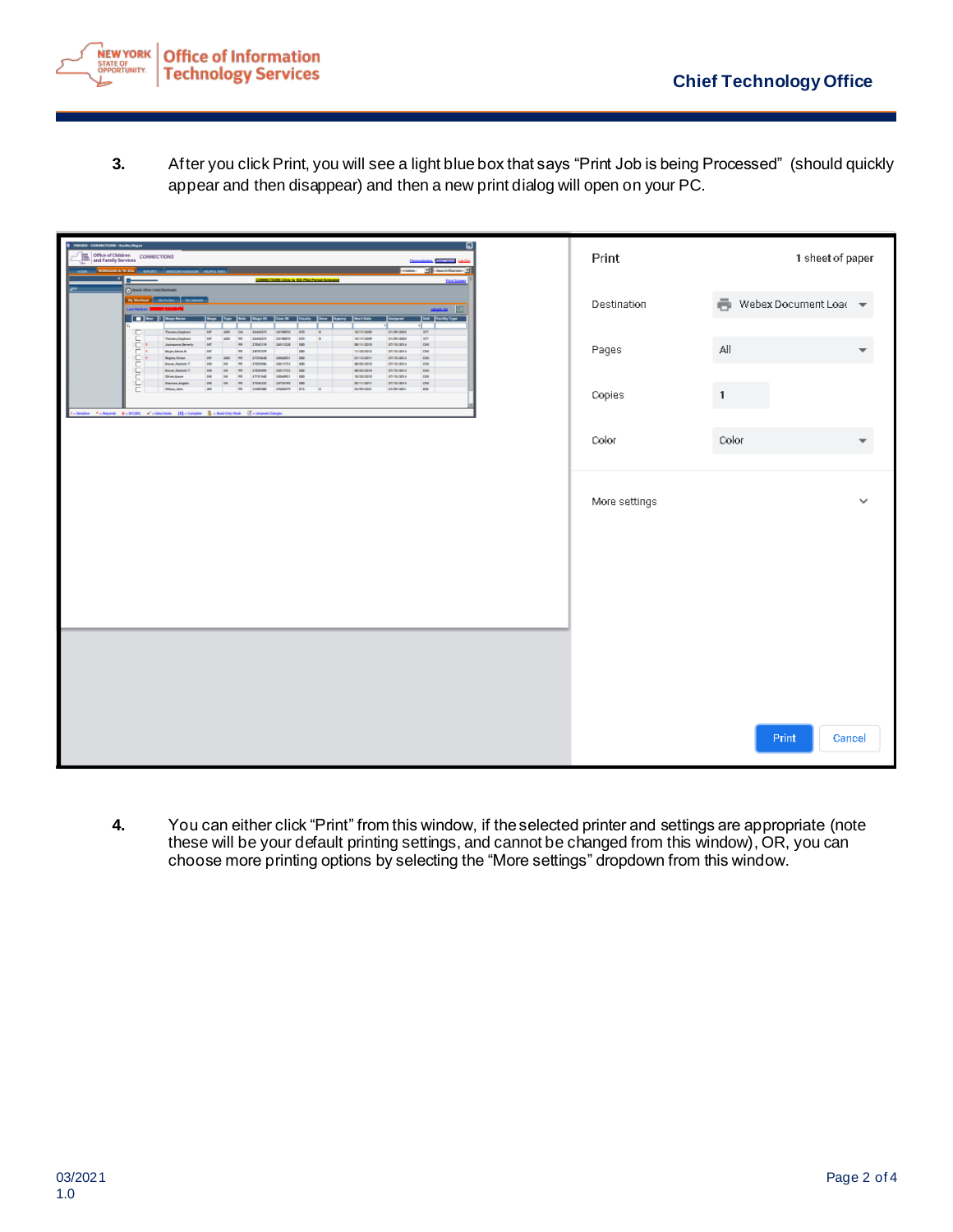

| □<br>Office of Children COWNECTIONS<br>添                                                                                                                                                                                                                                                                                                                                                                                                                                                                                                                              | Print                                    |                        | 1 sheet of paper             |
|-----------------------------------------------------------------------------------------------------------------------------------------------------------------------------------------------------------------------------------------------------------------------------------------------------------------------------------------------------------------------------------------------------------------------------------------------------------------------------------------------------------------------------------------------------------------------|------------------------------------------|------------------------|------------------------------|
| and Family Services                                                                                                                                                                                                                                                                                                                                                                                                                                                                                                                                                   |                                          |                        |                              |
| CONNECTIONS Clinic to VDI Pitel Period Extended<br>$\odot$ =<br><b>Activities Contract Contract</b><br><b>My More</b><br><b>Bit det</b>                                                                                                                                                                                                                                                                                                                                                                                                                               | Pages                                    | $\mathbb{A}\mathbb{I}$ | ᅀ<br>$\overline{\mathbf{v}}$ |
| <b>College Library</b><br>Facility Type<br>Ŧ<br>गा<br>10/17/2009<br>01/09/2020<br>$_{\rm H7}$<br>Thomas Steel<br><b>SAFANIEN</b><br>E10<br>E<br><b>END</b><br>10/17/2009<br>01/09/2020<br>127<br>Thomas Strahan<br>240 MILENS<br>$\blacksquare$<br><b>DR</b><br>09/11/2010<br>07/15/2014<br>$1$<br><b>Harter Alexis &amp;</b><br>10/30/3012<br>03/06/2014<br>ckx<br><b>DRO</b><br>c.<br><b>BUSINESS</b><br><b>Regina, Vivian</b><br><b>DR</b><br>07/15/2014<br><b>CKX</b><br><b>DR</b><br>08/03/2010<br>07/15/2014<br>$1$<br><b>Brown Division 1</b><br><b>MARTIN</b> | Copies                                   |                        |                              |
| 06/03/3093<br>07/18/2014<br>case<br><b>Brown Ste</b><br>$1$<br>10/20/3010<br>07/15/2014<br>$_{\rm CKK}$<br>80110011<br>07/15/2014<br>tic<br>$_{\rm BH}$<br>почан<br>03/09/2021                                                                                                                                                                                                                                                                                                                                                                                        | Color                                    | $\text{Color}$         | $\overline{\phantom{a}}$     |
| гление «Лерия флисия «Станден» (0) серия \$ лексерник (5) политокус                                                                                                                                                                                                                                                                                                                                                                                                                                                                                                   |                                          |                        |                              |
|                                                                                                                                                                                                                                                                                                                                                                                                                                                                                                                                                                       | More settings                            |                        | $\hat{\phantom{a}}$          |
|                                                                                                                                                                                                                                                                                                                                                                                                                                                                                                                                                                       | Paper size                               | Letter                 | $\overline{\phantom{a}}$     |
|                                                                                                                                                                                                                                                                                                                                                                                                                                                                                                                                                                       | Pages per sheet                          | $\mathbf{1}$           | ▼                            |
|                                                                                                                                                                                                                                                                                                                                                                                                                                                                                                                                                                       | Quality                                  | 90 dpi                 | $\overline{\phantom{a}}$     |
|                                                                                                                                                                                                                                                                                                                                                                                                                                                                                                                                                                       | Scale                                    | Default                | $\overline{\phantom{a}}$     |
|                                                                                                                                                                                                                                                                                                                                                                                                                                                                                                                                                                       | Print using system dialog (Ctrl+Shift+P) |                        | Z                            |
|                                                                                                                                                                                                                                                                                                                                                                                                                                                                                                                                                                       |                                          | Print                  | Cancel                       |

*\*Note, if you are doing a screen print that appears very small (as in the above example), in this window, you can change the Scale from 'Default" to "Custom" and then select "120," to increase the size of the screen print.*

**5.** From here, you can **select "Print using system dialog…(Ctrl+Shift+P)"** and your local system Print Dialog will open, where additional print customization options (like selecting a different mapped printer) will be available.